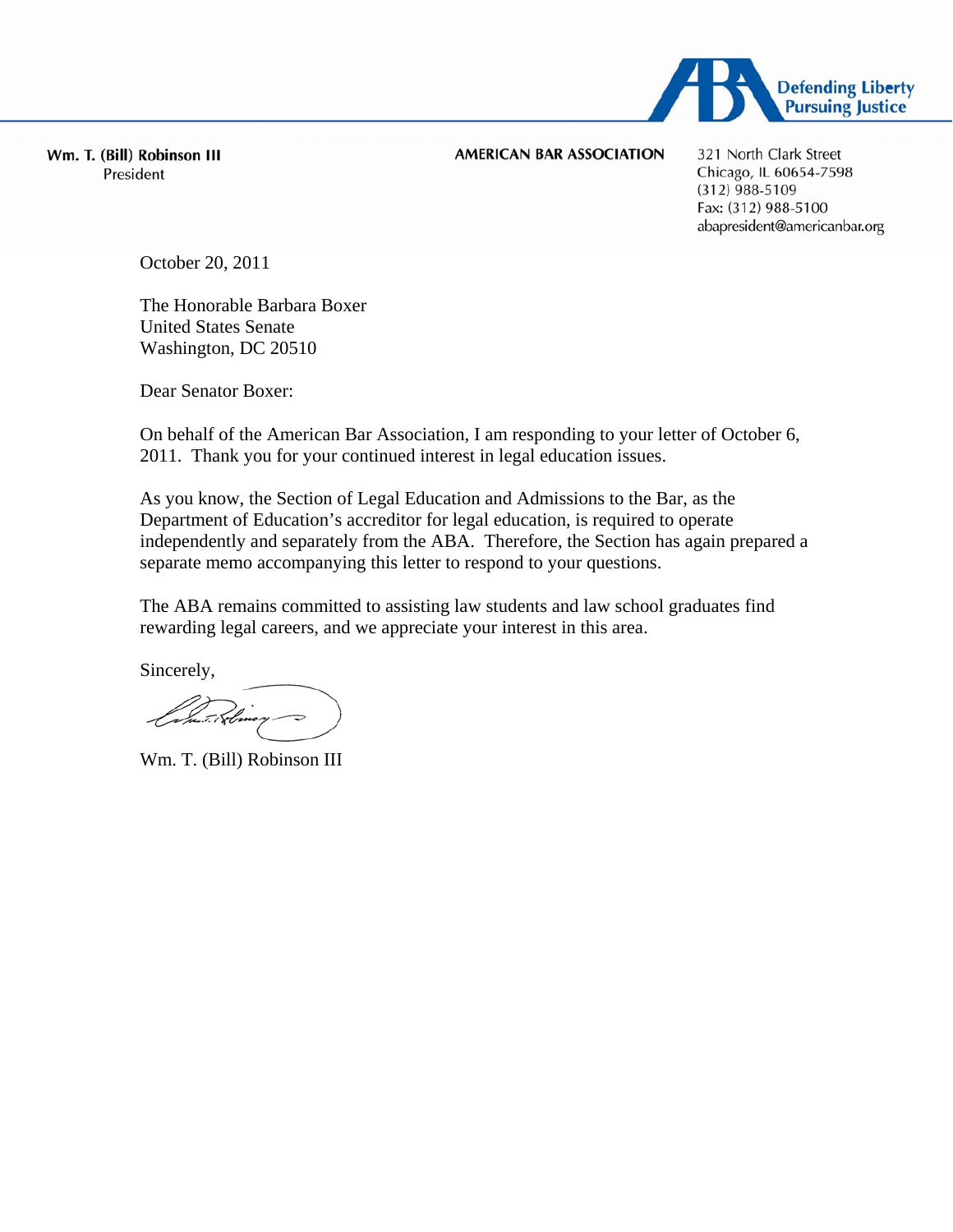

|          | AMERICAN BAR ASSOCIATION                                                                | <b>Section of Legal Education</b><br>and Admissions to the Bar                                                                                                                                                                                       |
|----------|-----------------------------------------------------------------------------------------|------------------------------------------------------------------------------------------------------------------------------------------------------------------------------------------------------------------------------------------------------|
|          |                                                                                         | Office of the Consultant on<br>Legal Education to the<br><b>American Bar Association</b><br>321 N. Clark Street<br>Chicago, IL 60654-7598<br>(312) 988-6738<br>FAX: (312) 988-5681<br>E-mail: legaled@americanbar.org<br>www.americanbar.org/legaled |
| Memo To: | Senator Barbara Boxer                                                                   |                                                                                                                                                                                                                                                      |
| From:    | Section of Legal Education and Admissions to the Bar<br><b>American Bar Association</b> |                                                                                                                                                                                                                                                      |

October 20, 2011

Response to Letter of October 6, 2011

Thank you for your letter to ABA President Bill Robinson. The Section of Legal Education and Admissions to the Bar ("Section") is pleased to provide this response to your questions and address your concerns. We have organized the response by the three categories of questions that you have asked.

### **Collection of Employment/Placement Data:**

The ABA Section of Legal Education and Admissions to the Bar has recently made significant changes to the way it manages the collection and publication of graduate placement data provided by law schools to ensure data integrity. Some of the changes strengthen already existing requirements, and others provide new reporting safeguards and timetables.

Under Standard 509 of the Standards for Approval of Law Schools, law schools must publish basic consumer information, including placement data, stating that "The information" shall be published in a fair and accurate manner reflective of actual practice." Law schools that violate the Standard risk the loss of accreditation or other serious sanctions, as was the case with the false reporting of admissions data by Villanova University School of Law earlier this year.

The Department of Education does not require the Section to disseminate employment or placement data as part of the accrediting process. Nevertheless, the Section has collected these data in the past, and is expanding its role going forward as a service to schools and prospective law students.

Further, over the past year, the Questionnaire Committee of the Section has comprehensively expanded the Section's approach to the collection and publication of placement data. We have changed the way this information will be reported going forward, with the intent that it be more accurate, more timely, more complete and more specific.

**CHAIRPERSON** John F. O Brien<br>Boston, MA

**CHAIRPERSON-FLECT** Kent D. Syverud<br>St. Louis, MO

**VICE CHAIRPERSON** omon Otiver, Jr.<br>Cleveland, OH

> **SECRETARY** J. Martin Burke<br>Missoula, MT

**PAST CHAIRPERSON** Christine M. Durham<br>Salt Lake City, UT

**SECTION DELEGATES TO THE HOUSE OF DELEGATES**<br>HOUSE OF DELEGATES<br>Ruth V. McGregor<br>Phoenix, AZ

Pauline A. Schneider<br>Washington, DC

Date:

Subject:

**BOARD OF GOVERNORS** LIAISON<br>Amelia Helen Boss Philadelphia, PA

YOUNG LAWYERS DIVISION Carlos A. Escurel<br>Detroit, MI

> **COUNCIL MEMBERS** Jane H. Aiken<br>Washington, DC

Rebecca White Berch<br>Phoenix, AZ

Leo A. Brooks, Sr.<br>Fort Belvoir, VA

Paulette Brown<br>Madison, NJ

Edwin J. Butterfoss<br>Saint Paul, MN Michael J. Davis Lawre

Tracy Allen Giles<br>Roanoke, VA

Joan S. Howland<br>Minneapolis, MN

Dennis O. Lynch<br>Coral Gables, FL

Gregory Murphy<br>Billings, MT

Maureen O'Rourke<br>Boston, MA

Raymond C. Pierce<br>Durham, NC

Erika D. Robinson Columbia, SC<br>(Law Student Division Member)

> Morgan T. Sammons San Francisco, CA

> > Edward N. Tuck ward N. Tucker<br>Baltimore, MD

> > > Charles R. Wilson Tampa, FL

#### **CONSULTANT ON LEGAL EDUCATION** Hulett H. Askew<br>312-988-6744

Bucky.Askew@americanbar.org **DEPUTY CONSULTANT** 

Scott F. Norberg<br>312-988-5103<br>Chicago, IL<br>Scott.Norberg@americanbar.org

**ASSOCIATE CONSULTANT** Camille deJorna<br>0312-988-6742<br>Camille.deJorna@americanbar.org

**ASSISTANT CONSULTANT** Charlotte (Becky) Stretch<br>312-988-5297 Becky.Stretch@americanbar.org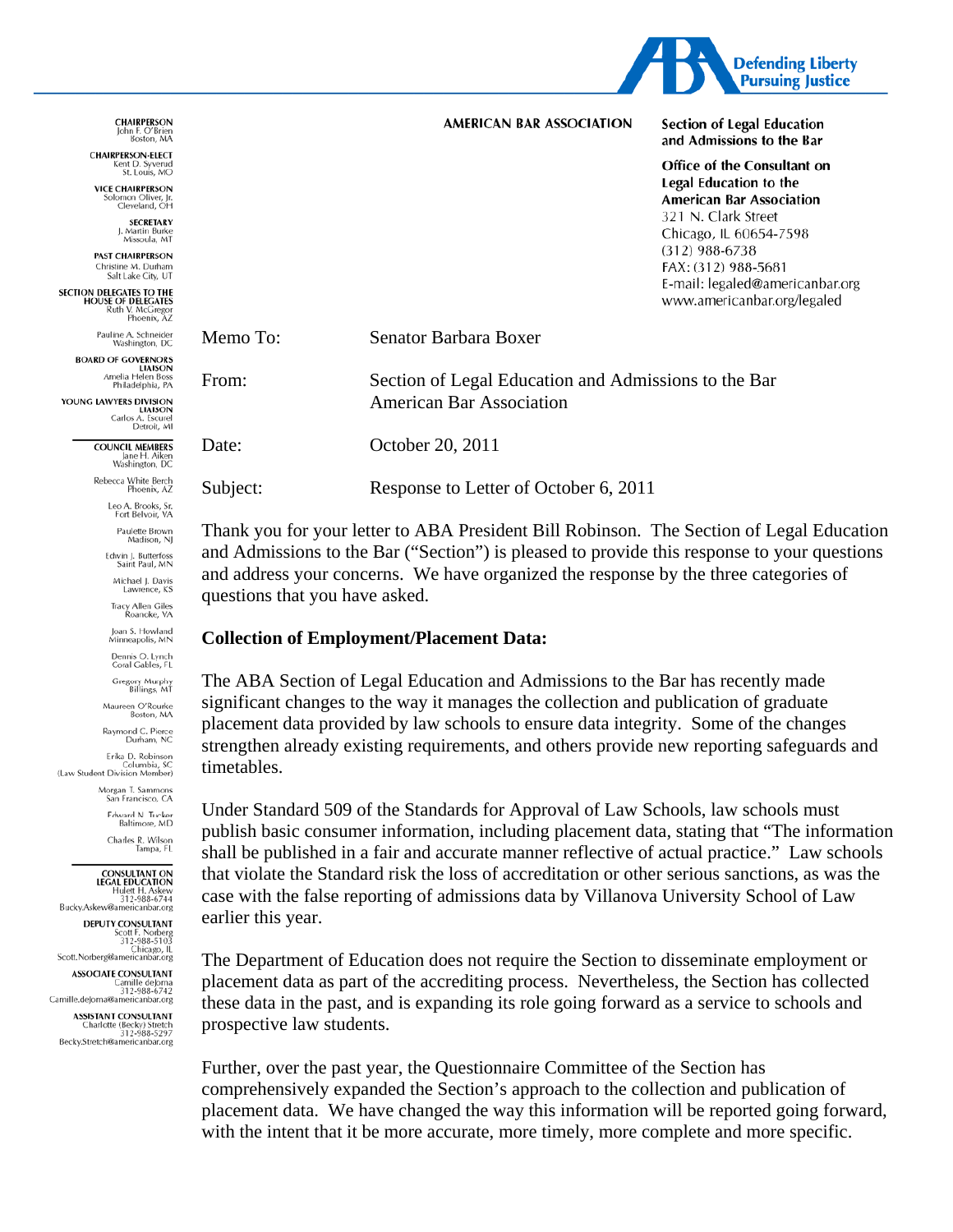First, the Section has changed the way that employment data is reported. Beginning this year, law schools are required to report placement data (as of nine months after graduation), for each individual graduate, directly to the Section. In the past, law schools reported placement data for their graduates only to the National Association of Law Placement (NALP), a membership organization of law school career services offices and legal employers. NALP aggregates the data for individual graduates of each school, and sends a report to the schools. Schools then reported information given them by NALP to the Section as part of the mandatory Annual Questionnaire. The new procedure, requiring law schools to report data directly to the accrediting agency instead of to a membership organization, is expected to help ensure the accuracy of the data, and permit its expedited publication. It also allows the Section, instead of NALP, to determine how and what data are collected, and how various survey terms are defined.

Second, the Section, subject to Council approval, will significantly expedite the collection and reporting of placement data. Under the Section's new timetable for collecting and publishing data, the data will be reported approximately one year (not two) after graduation. Thus, the placement data for the class of 2011 will be published in the summer of 2012 rather than the summer of 2013.

Third, in two necessary phases, the Section is expanding and refining the quality of placement data that are reported by schools and published by the Section. In the first phase, which has already been implemented and covers the graduates of the class of 2010, law schools must report for each graduate: employment status (employed, unemployed/seeking, unemployed/not seeking, pursuing graduate degree full-time, unknown); employment type (law firm, business/industry, government, public interest, clerkship, academia); employment location; salary; whether a position is short-term or long-term; and whether a position is funded by the school itself. These data will be published in the ABA-LSAC Official Guide to Law Schools on the existing timeline of summer 2012. They will also be published online in late spring 2012.

In the second phase, which will be implemented for the class of 2011, subject to Council approval, additional data will be collected and reported in the summer of 2012: employment type- bar passage required, J.D. advantage, other professional, nonprofessional; and whether a position is full-time or part-time. These data (or rough equivalents) are and in the past have been collected by NALP but have not been published by the Section. The Section committed these items to the second phase because the Questionnaire Committee determined that the definitions used by NALP needed editing in order to be fully clear and accurate. Thus, the Section is reworking the definitions for the class of 2011 survey. The Committee will recommend revised definitions to the Council for consideration at its December 2-3 meeting.

In your letter, you indicated concern that the Section decided not to require law schools to report the percentage of their graduates working in the legal profession or in part-time legal jobs. Please note that while these items will not be in the 2010 graduate information, they will be included, with better definitions, in the survey of 2011 graduates; and this information will be published on an expedited timeline and available at approximately the same time as the class of 2010 data.